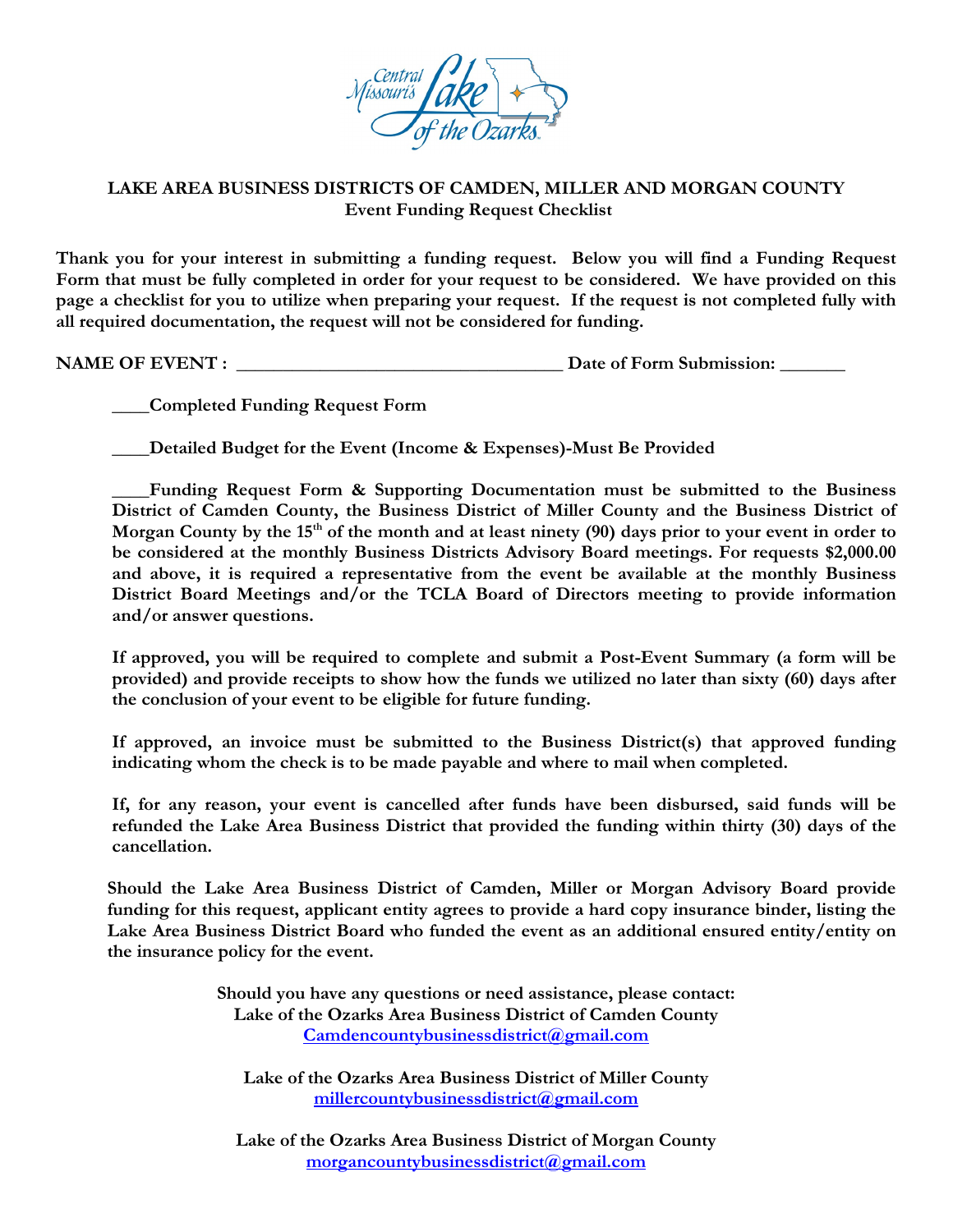## **LAKE AREA BUSINESS DISTRICTS OF CAMDEN, MILLER AND MORGAN COUNTY Event Funding Request**

Thank you for considering the Lake of the Ozarks as a host site for your upcoming event! Please complete this form and send to the email addresses listed below. **YOU MUST INCLUDE A DETAILED BUDGET FOR THIS EVENT (INCLUDING ALL ANTICIPATED REVENUES AND EXPENSES) along with this completed form.**

Events Committee Mission Statement: **To assist special events and festivals that generate measurable overnight accommodation room nights, and to promote the Lake of the Ozarks, with the goal of the event financially sustaining itself at some point in the near future.**

| Name of Person/Organization Completing Form:                                                                                                                                                                                                                                                                       | <u> 1989 - Johann John Harry Harry Harry Harry Harry Harry Harry Harry Harry Harry Harry Harry Harry Harry Harry</u> |
|--------------------------------------------------------------------------------------------------------------------------------------------------------------------------------------------------------------------------------------------------------------------------------------------------------------------|----------------------------------------------------------------------------------------------------------------------|
| Phone #: $\frac{1}{2}$ $\frac{1}{2}$ $\frac{1}{2}$ $\frac{1}{2}$ $\frac{1}{2}$ $\frac{1}{2}$ $\frac{1}{2}$ $\frac{1}{2}$ $\frac{1}{2}$ $\frac{1}{2}$ $\frac{1}{2}$ $\frac{1}{2}$ $\frac{1}{2}$ $\frac{1}{2}$ $\frac{1}{2}$ $\frac{1}{2}$ $\frac{1}{2}$ $\frac{1}{2}$ $\frac{1}{2}$ $\frac{1}{2}$ $\frac{1}{2}$ $\$ |                                                                                                                      |
|                                                                                                                                                                                                                                                                                                                    |                                                                                                                      |
|                                                                                                                                                                                                                                                                                                                    |                                                                                                                      |
|                                                                                                                                                                                                                                                                                                                    | Host Hotel(s) for Event:                                                                                             |
|                                                                                                                                                                                                                                                                                                                    | Expected Number of Accommodation Facilities Utilized: (Please include Hotels, Motels, Resorts, Campgrounds,          |
| Expected Total Number of Accommodation (Room) Nights Generated: ________________                                                                                                                                                                                                                                   |                                                                                                                      |
| Previous Years Total Accommodation (Room) Nights Generated: ____________________                                                                                                                                                                                                                                   |                                                                                                                      |
| nights were generated for this type of event.                                                                                                                                                                                                                                                                      | If this is a first-year event, please give past history from other locations of where overnight accommodation room   |
|                                                                                                                                                                                                                                                                                                                    |                                                                                                                      |
|                                                                                                                                                                                                                                                                                                                    |                                                                                                                      |
|                                                                                                                                                                                                                                                                                                                    |                                                                                                                      |
| Is this an annual event? Yes No                                                                                                                                                                                                                                                                                    |                                                                                                                      |
| Is this a "For Profit" Event?: Yes No                                                                                                                                                                                                                                                                              |                                                                                                                      |
|                                                                                                                                                                                                                                                                                                                    |                                                                                                                      |